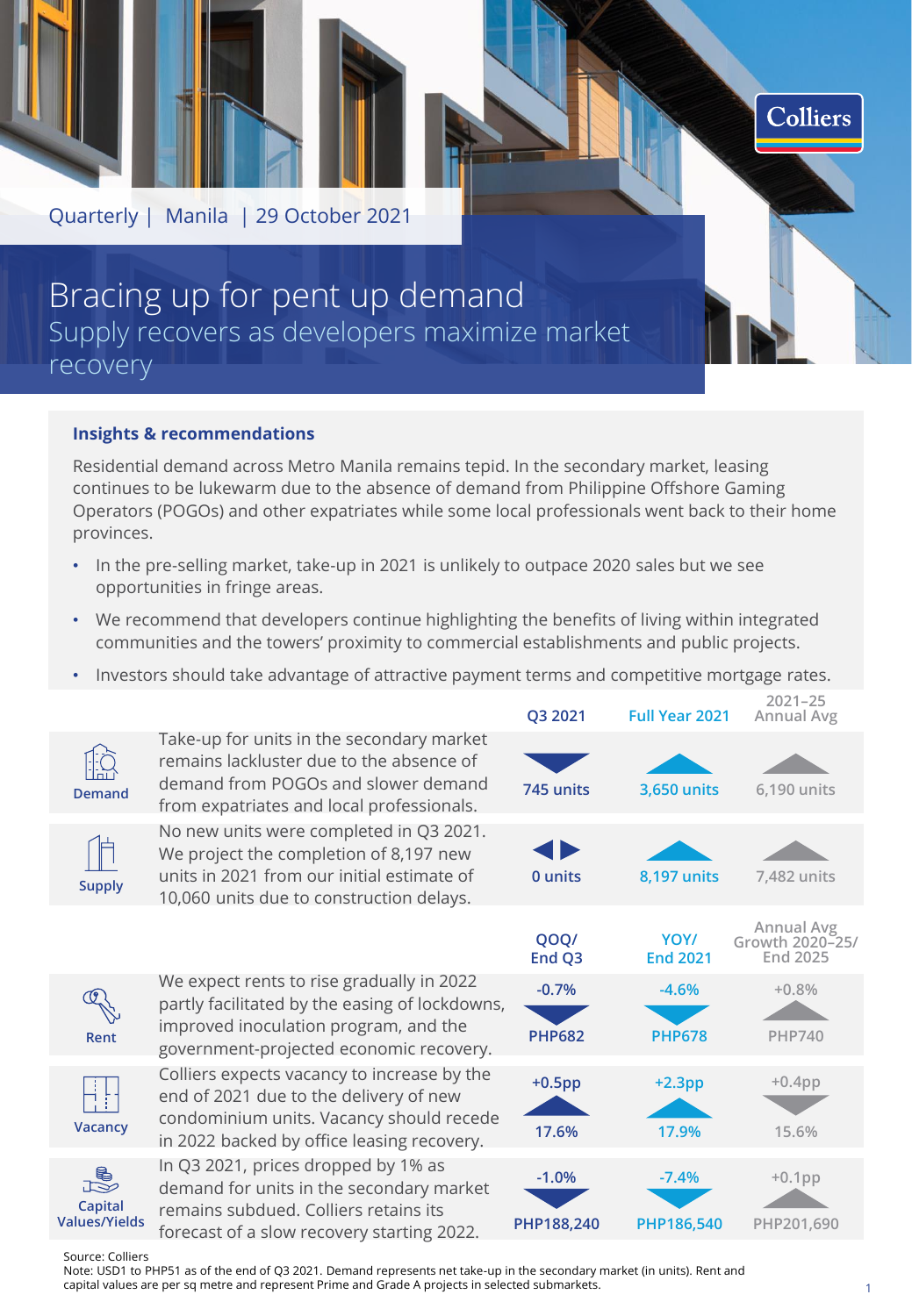"The recovery of the Metro Manila residential market hinges on the government's inoculation program, the rebound of the office market, competitive mortgage rates, higher OFW remittances as well as the attractive and flexible payment terms being offered by developers. The government-projected economic rebound in 2021 and completion of infrastructure projects should also play a pivotal role in pump-priming the secondary market. Developers should be relentless in lining up projects and landbanking in key locations to maximize market recovery beyond 2021."

**Joey Roi Bondoc**  Associate Director, Research

## Recommendations

### **Highlight advantages of living within CBDs**

To entice potential clients to invest and stoke demand in the pre-selling market, Colliers encourages developers to highlight the advantages of living in condominiums within Central Business Districts (CBDs). Given mobility restrictions caused by COVID-19, living within CBDs provides convenience through proximity to offices and retail establishments including those that offer health services. CBDs are also near infrastructure projects which could potentially raise land and property values.

## **Improve amenities in upcoming projects and rethink design and layout**

Colliers has observed that most condominium developers have upgraded their amenities to adapt to the new normal. Some provide flexible workspaces with stable internet connection to satisfy the needs of unit owners who work from home and with kids doing homeschooling. Other features include the use of QR codes for user log in to avoid virus transmission, use of apps for payments and updates; and installation of safety barriers. Developers should highlight employing reputable property managers who ensure that safety and health protocols are being followed.

### **Monitor completion in submarkets with high vacancies, opportunities in fringes**

In Q3 2021, we recorded an overall vacancy of 17.6% in Metro Manila. We recommend that developers re-assess their development plans in submarkets with high vacancies, driven by a substantial ready-for-occupancy (RFO) units. Developers should explore opportunities in

fringe areas viable for new developments. From 2018 to H1 2021, we have seen aggressive launches and take-up in developable areas outside of major business hubs such as Caloocan-Malabon-Navotas-Valenzuela (CAMANAVA) corridor, Pasig, Quezon City North, and Manila South.

### **Innovative promos for preselling**

In 9M 2021, Colliers recorded a net take-up of 7,900 units in the pre-selling market. This is a 70% decline from the 26,200 units taken up a year ago. To re-capture demand, developers continue to offer promos and flexible payment schemes. A number of developers are offering lease-to-own terms for their RFO units. Other common offerings include *no spot down payment* terms, 0% interest on down payments for up to 5 years, early move-in promos, *reserve now, pay later* schemes, and discounts of up to 20% on Total Contract Prices (TCPs). Some developers also bundle these promos with gift vouchers, jewelry, appliances, and parking slots. We encourage developers to be more innovative with their promos.

## 2021 supply up 143%

No new condominium units were delivered in Metro Manila in Q3 2021. However, we anticipate new supply by Q4 2021 from SMDC, Megaworld, Federal Land to be concentrated in the Bay Area. Upcoming completions include S Residences Building 2 and 3, and Six Senses Resort I-Yum Tower which with a total of 1,540 units will make up 85% of upcoming supply. Accounting for the remaining 15% are the Albany – Kingsley Building in Fort Bonifacio and Citrine Residences in Makati CBD.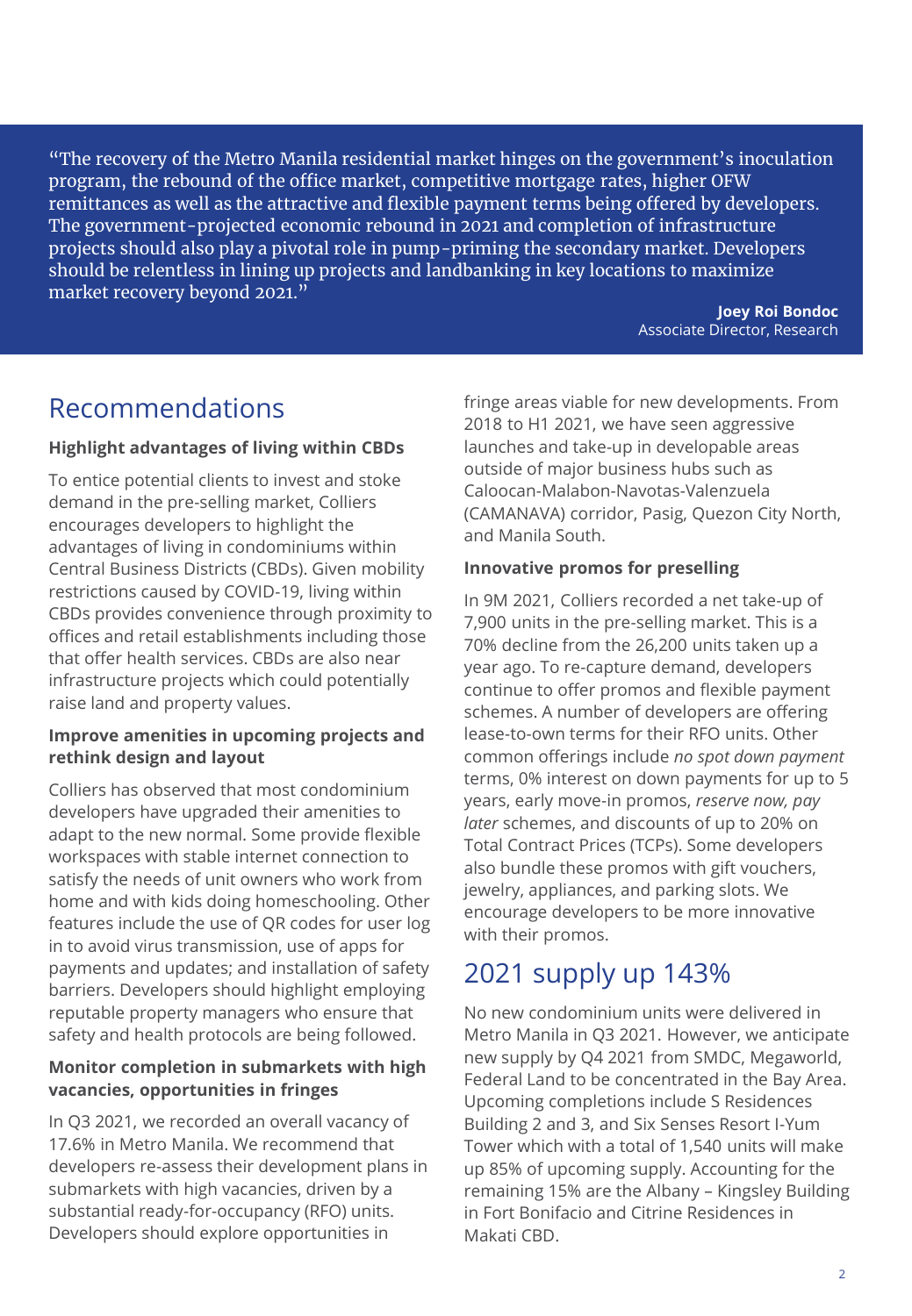## **Metro Manila residential stock forecast, end of 2020 and 2023 (units)**

|                          |                                                                                                                                                                                                                           | End of 2020 End of 2023 % Change |       |        |  |
|--------------------------|---------------------------------------------------------------------------------------------------------------------------------------------------------------------------------------------------------------------------|----------------------------------|-------|--------|--|
| Bay Area<br>$\bullet$    | 22,750                                                                                                                                                                                                                    | 37,720                           | 65.8% |        |  |
| Alabang                  | 4,880                                                                                                                                                                                                                     | 5,910                            | 21.1% | 8<br>5 |  |
| <b>B</b> Fort Bonifacio  | 39,100                                                                                                                                                                                                                    | 43,060                           | 10.1% |        |  |
| <b>A</b> Rockwell Center | 5,270                                                                                                                                                                                                                     | 5,830                            | 10.6% |        |  |
| <b>6</b> Ortigas Center  | 18,730                                                                                                                                                                                                                    | 21,560                           | 15.1% |        |  |
| 6 Makati CBD             | 28,550                                                                                                                                                                                                                    | 29,600                           | 3.7%  |        |  |
| Araneta Center           | 4,550                                                                                                                                                                                                                     | 5,140                            | 13.0% |        |  |
| Eastwood City<br>8       | 9,630                                                                                                                                                                                                                     | 9,630                            | 0.0%  |        |  |
| <b>Total</b>             | 133,460                                                                                                                                                                                                                   | 158,450                          | 18.7% |        |  |
|                          | Note: Google Maps estimated private vehicle travel time to Makati: Bay Area-17 min, Alabang-24 min, Fort Bonifacio-<br>14 min, Rockwell Center-9 min, Ortigas Center-15 min, Araneta Center-23 min, Eastwood City-29 min. |                                  |       |        |  |

This will bring a total completion of 8,200 units in 2021, up 143% from the 3,370 units completed in 2020. We expect the delivery of about 7,500 units per annum from 2021 to 2025, with about 74% of new supply still likely to come from the Bay Area and Fort Bonifacio.

## Vacancy to ease in 2022

In Q3 2021, vacancy in the Metro Manila secondary market reached 17.6% from 17.1% in Q2 2021. This is due to the number of new completions during H1 2021. By the end of 2021, we project vacancy to peak at 17.9%, up from the previous forecast of 17.6%. We see vacancy slightly easing to about 17.3% in 2022 anchored by economic rebound, improvement in vaccination, and gradual recovery in office leasing which should support the return to traditional offices.

Among all submarkets, the Bay Area recorded the highest vacancy of 24.5% in Q3 2021, mainly due to weakened demand from POGOs, one of its primary demand drivers. In 9M 2021, POGO transactions totaled only 26,700 sq metres (287,400 sq feet), down by 45% from 9M 2020. Other factors affecting demand in CBDs are slowdown in office absorption, expatriates unable to return to the Philippines due to travel restrictions and local professionals going back to their provinces as their employers implement Work-From-Home.

Based on the Q3 2021 Consumer Expectations Survey (CES) and the Business Expectations Survey (BES) of the Bangko Sentral ng Pilipinas (BSP) or the central bank, the overall consumer and business expectation outlook in Metro Manila continued to drop to −15.1% and −7.9% respectively. However, we see optimism in

Q4 2021 with the improvement of consumer and business outlook to 7.1% and 33.0% respectively.

Stable Overseas Filipino Worker (OFW) remittances and competitive mortgage rates should help in boosting residential demand. OFW remittances reached USD20.4 billion (PHP1.0 trillion) from January to August 2021<sup>1</sup> , a 5.7% growth YOY. The central bank is projecting remittances to grow by 6% this year from an initial forecast of 4%.<sup>2</sup> On the other hand, average bank mortgage rates remain competitive, at 7.2% in Q3 2021 from 7.4% in Q2 2021.

## Slow recovery in rents and prices to begin 2022

In Q3 2021, rents and prices declined by 0.7% and 1.0% QOQ respectively as we continue to see disruptions in the secondary market. The ramped-up rollout of the government's vaccination program has eased the level of lockdown in Metro Manila. We see increased consumer optimism with looser restrictions. This should encourage more companies to allow employees to work on-site and partly buoy demand for condominiums for lease.

In our view, demand in both the pre-selling and secondary markets is likely to pick up on the back of an economic rebound, increase in vaccinations, and further easing of mobility restrictions across the country. This confidence should also result in improved office space absorption in Metro Manila by the latter half of 2022 which should signal the gradual recovery of condominium rents and prices during the period. Source: Colliers

<sup>1</sup>[Cash remittances up for 7](https://www.bworldonline.com/cash-remittances-up-for-7th-straight-month-in-august/)<sup>th</sup> straight month in August **2[BSP lowers balance of payment projections](https://www.bworldonline.com/bsp-lowers-balance-of-payments-projections/)**